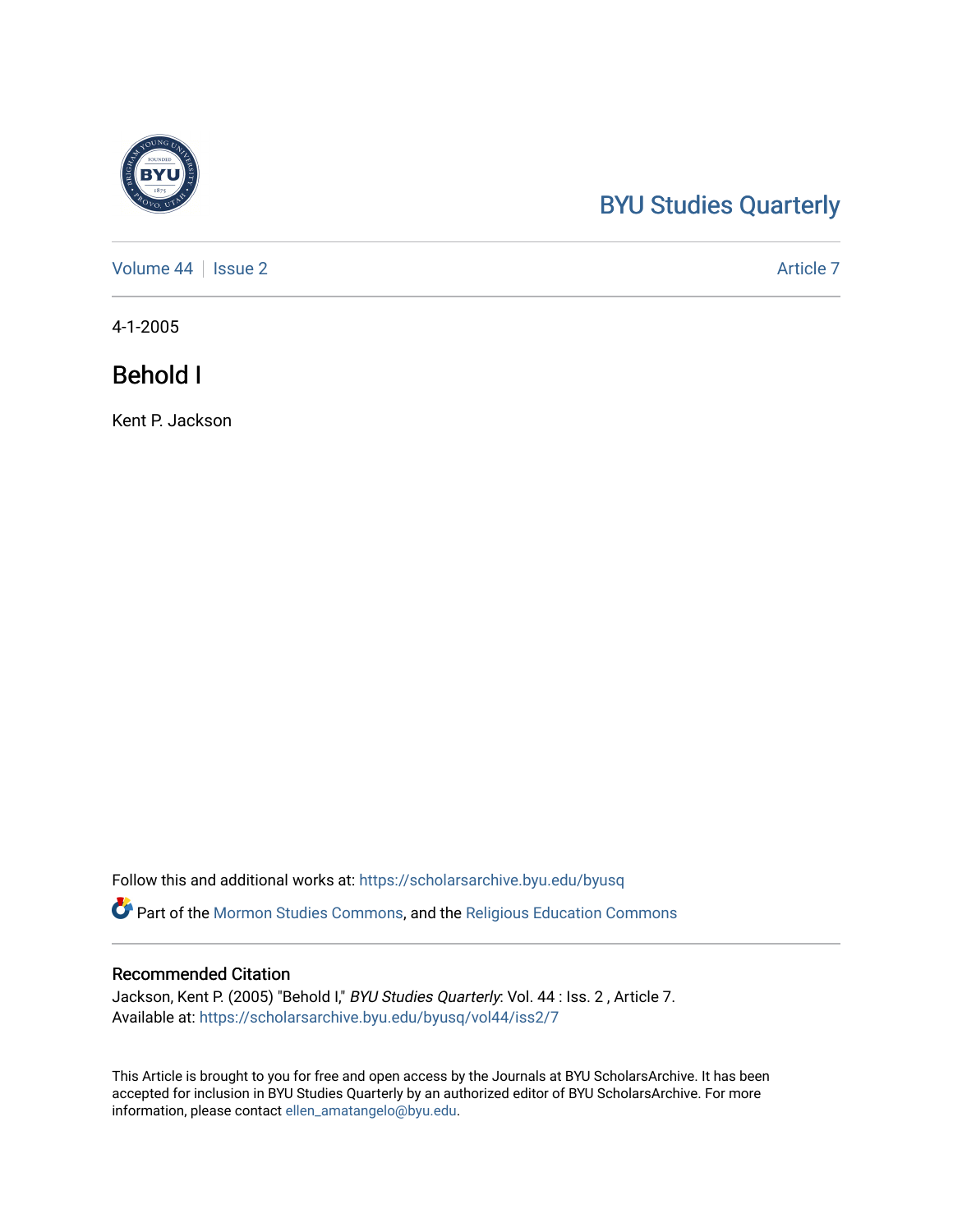# Behold I

*Kent P. Jackson* 

On two occasions while he worked on his New Translation of Genesis in 1830, the Prophet Joseph Smith dictated to his scribe Oliver Cowdery a word combination that in English is awkward and ungramn two occasions while he worked on his New Translation of Genesis in 1830, the Prophet Joseph Smith dictated to his scribe Oliver matical, though in the Hebrew it is not: "Behold I." The first occurrence reads, "Behold I I am the Lord God Almighty."<sup>1</sup> The second reads, "Behold I send me."<sup>2</sup> Both passages are in the Book of Moses in the Pearl of Great Price, but "Behold I" is not found in either of those passages today because, after the time of Joseph Smith, each was edited out of the text:<sup>3</sup>

"Behold, I am the Lord God Almighty" (Moses 1:3; from 1867 to present) "Behold, here am I, send me" (Moses 4:1; from 1902 to present)

I propose that both occurrences of "Behold I" were once found in the Hebrew text of Genesis. I have argued elsewhere that we need not view all of the Joseph Smith Translation changes as restorations of original text, because many changes probably were made for other reasons.<sup>4</sup> But in this case, I must conclude that the only reasonable explanation for the two occurrences of "Behold I" is that they were at one time part of a Hebrew narrative from which the early chapters of today's text of Genesis derive, a narrative that was restored (at least in part) in 1830 by the Prophet Joseph Smith through divine revelation.

The first occurrence appears in Moses chapter 1, an extended passage that does not have a counterpart in the Bible. Ironically, that same chapter includes an important prophecy in which the Lord foretells a time when people would reject and remove some of Moses' words, which would subsequently be restored by a later prophet (Moses 1:40-41). The second

*BYU Studies 44, no. 2 (200s)* 169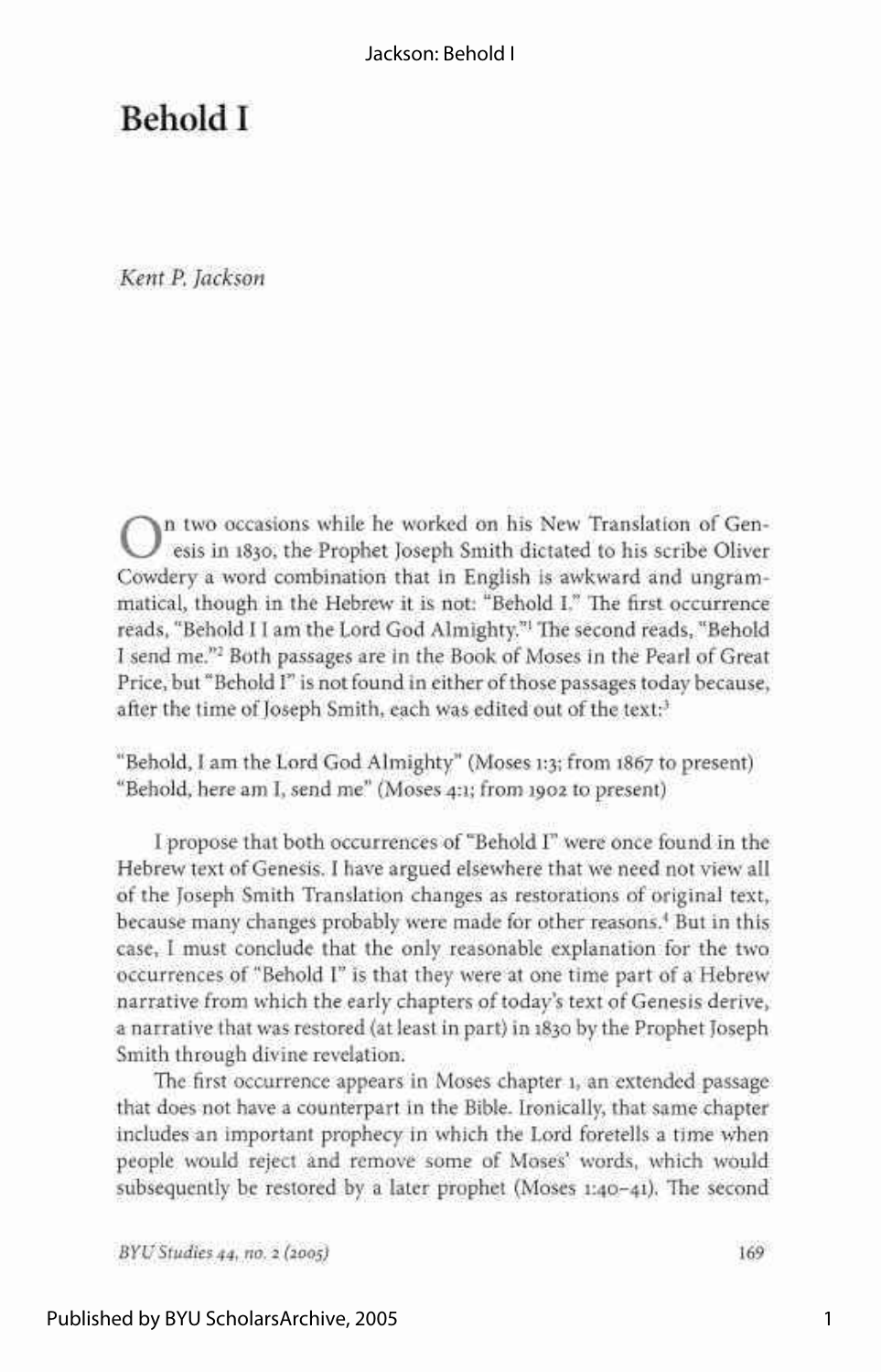# 170 — *BYU Studies*

"Behold I" is also found in a Joseph Smith Translation addition that has no biblical counterpart, Moses 4:1-4. Both Moses 1 and Moses 4:1-4 are critically important for understanding the biblical material that follows them, and thus both were probably among those parts of an original text that were taken from Moses' record, as had been prophesied.

In my judgment, the best explanation for "Behold I" is found in the grammar of the Hebrew Bible. The Hebrew construction *hineni* is found in about 180 locations in the Old Testament. It means "Behold I." The construction contains the word *hinneh,* "behold," to which is affixed the suffix *-ni,* which is a first-person-singular pronoun. The word *hinneh* does **not**  translate easily into today's English. It is not a verb and thus does not mean

# **Kent P. Jackson**

Many ancient poetic forms found in LDS scriptures support the belief **that Joseph Smith received** power from God to translate ancient texts. Notwithstanding this, some people propose explanations as to how he somehow knew about those forms and through extraordinary genius could mimic Hebraic literary stylistic elements. This short **study**  by Kent P. Jackson demonstrates for the first time another type of Hebrew word combination, found in Moses ("Behold I"), that is so tiny and obscure in its detail that



it becomes all the more compelling. One might argue that a genius imposter could invent sweeping poetic forms that, in a general way, mimic the great Israelite prophets of the past, but to include a Hebraism so unknown in the English translations confirms, in my mind at least, that Joseph was working in an inspired medium that brought to light the pure and original meaning and, in this case, **the**  original wording of an ancient text.

—James T. Summerhays, *BYU Studies*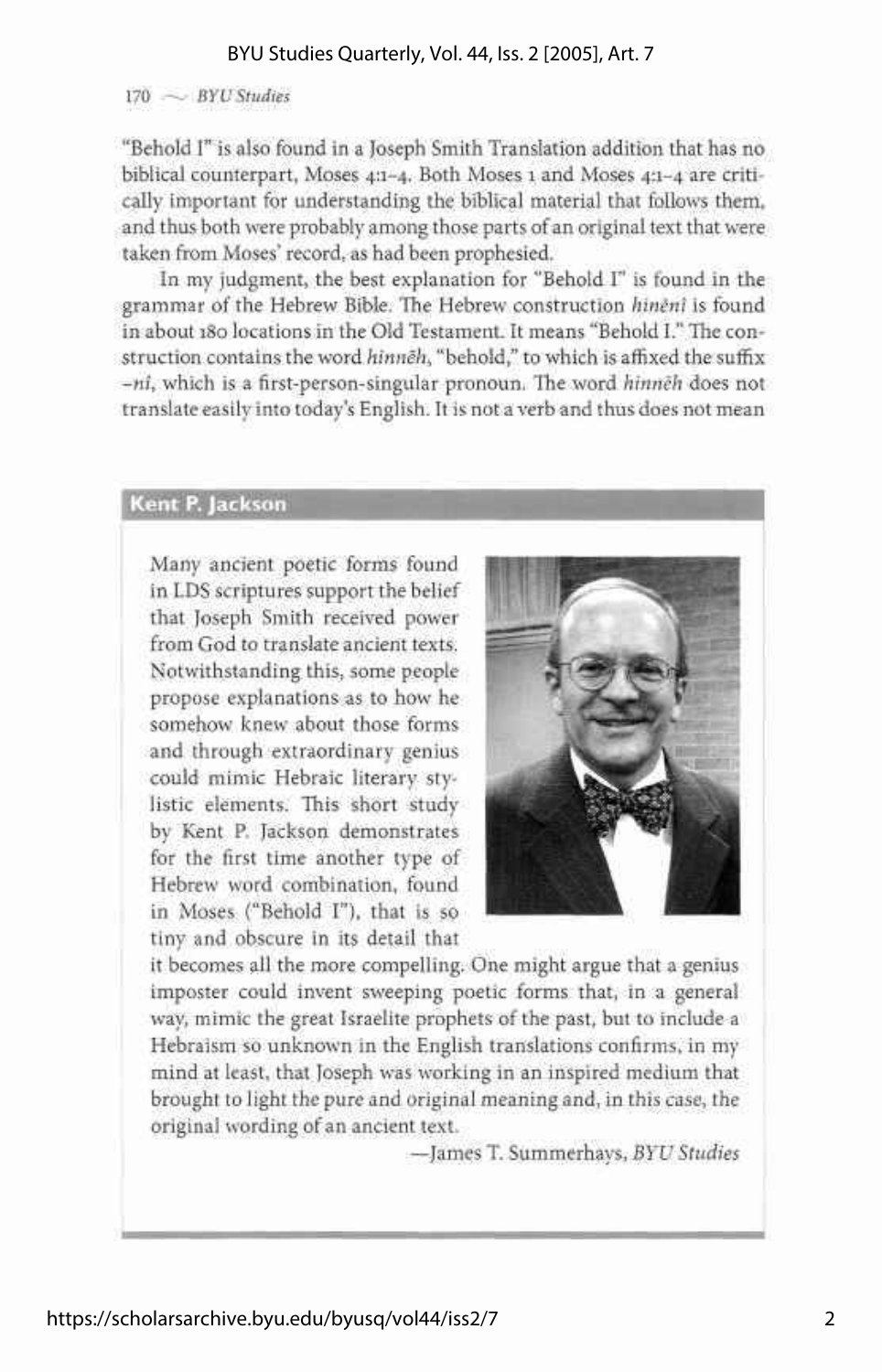### Jackson: Behold I

*Behold I* '-- 171

"behold" in the sense of "to look" or "to see." It can be described best as an exclamatory particle that has the purpose of drawing the attention of the hearer to the speaker. In some places in the King James Version, it is trans-

lated with the English word *lo,* a nonverbal exclamatory that reproduces better the intent

In most instances in the Hebrew Bible, *nation I know of for the two hiněni*, "Behold I," is found preceding a participle. Whereas finite verbs in Hebrew iden-*that they were at one time* tify the subject in the conjugation itself and *part of a Hebrew narrative.* do not need pronouns to be understood (for example *'amar =* "he said"), participles need pronouns, nouns, or names to identify the

of the Hebrew, as in "Lo, I die" (Gen. 50:5).<sup>5</sup> l ne only reasonable expla-<br>In most instances in the Hebrew Bible. Fig. *nation I know of for the two*  $\cdot$  *reasonavie expla* 

subject of the sentence. Thus the pronoun suffix *-ni* is added to *hinneh,*  "behold," to identify the first-person speaker, yielding *hineni,* "Behold I." The following passages are my translations from the Hebrew:

*hineni* [Behold I] mëbi' [bringing] ra'a [evil] "Behold, I am bringing evil" (2 Kgs. 21:12)

*hineni* [Behold I] *bore* [creating] *samayim* [heaven] *hadasim* [new] "Behold, I am creating a new heaven" (Isa. 65:17)

Much less frequently, *hineni* is used with finite verbs:

*hineni* [Behold I] *'dmut* [I will die] "Behold, I will die" (1 Sam. 14:43; KJV, "Lo")

*hineni* [Behold I] *nisba'ti* [I have sworn] "Behold, I have sworn" (Jer. 44:26)

In over twenty instances, *hineni* stands alone as a statement of response or identification. The King James translation renders it in the following ways, listed in order of frequency:<sup>6</sup>

"Here *am* I" (2 Sam. 1:7) "Behold, *here am* I" (Gen. 27:1) "Here I  $am$ " (1 Sam. 22:12) "Behold me" (Isa. 65:1) "Behold, *here* I *am"* (Gen. 22:1) "Behold, *it is* I" (Isa. 52:6) "Behold, here I am" (1 Sam. 12:3)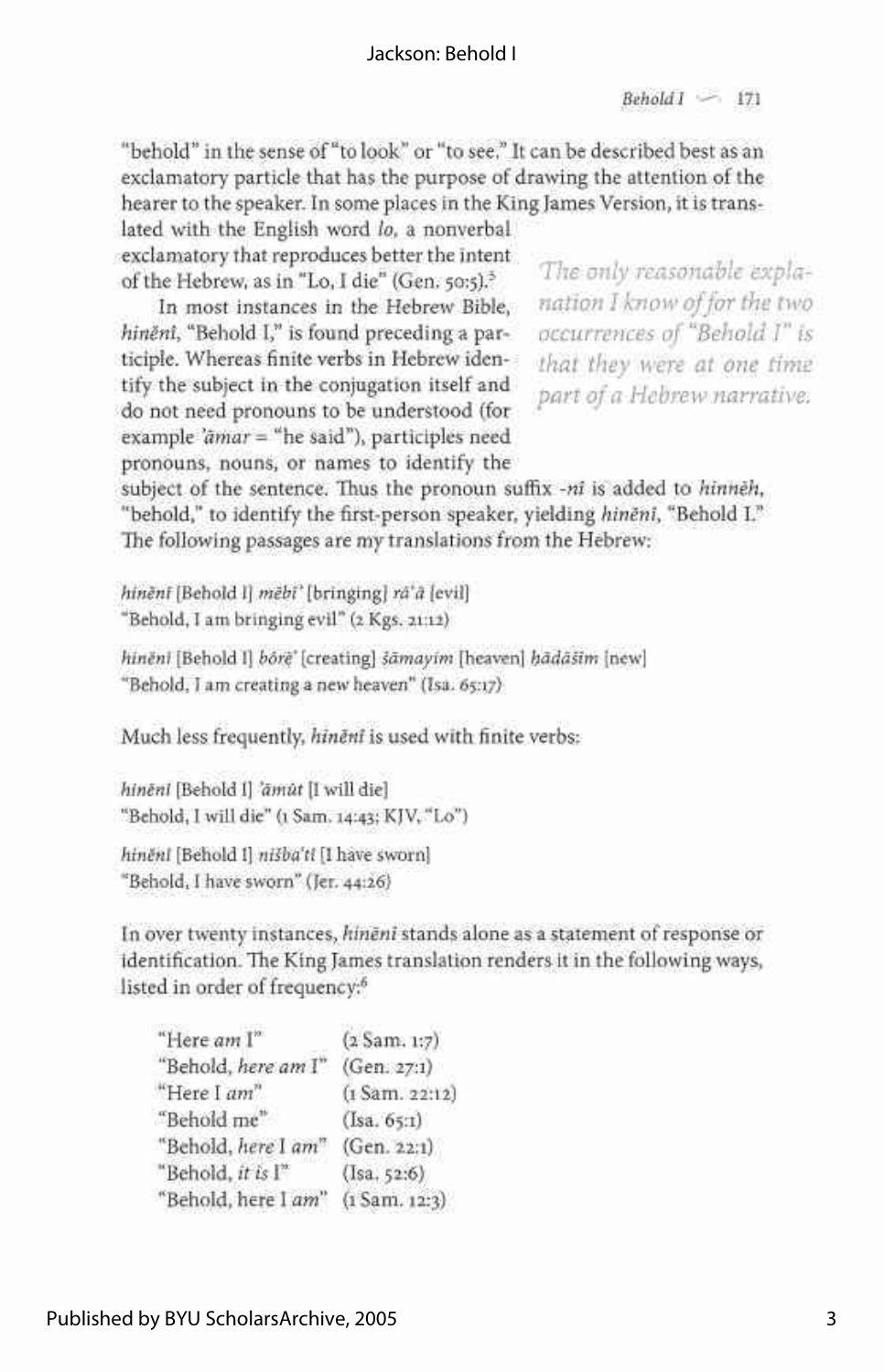### BYU Studies Quarterly, Vol. 44, Iss. 2 [2005], Art. 7

172 ~ *BYU Studies* 

Sometimes *hineni* precedes a prepositional phrase:

*hineni* [Behold I] *'imka* [with you] "Behold, I am with you" (1 Sam. 14:7)

*hineni* [Behold I] *'alayik* [against you] "Behold, I am against you" (Ezek. 26:3)

In fewer cases it is used in conjunction with the independent pronoun *I,*  placing emphasis on the identity of the speaker:

*wa'ani* [And I] *hineni* [behold I] *mekim* [establishing] "And I, behold, I am establishing" (Gen. *g-.g)<sup>7</sup>*

The first example of "Behold I" in the Joseph Smith Translation also emphasizes the identity of the speaker. It is at the very start of God's words to Moses, in which God introduces himself to begin his discourse: "Behold I, I am the Lord God Almighty."<sup>8</sup> The repetition of the first-person pronoun serves to highlight the speaker and introduce him with clarity and force. In the Old Testament, there are numerous examples of God prefacing or finishing his words with a self-identification, as in these two examples from the King James translation: "I, even I, am the Lord" (Isa. 43:11), and "Behold, I am the Lord, the God of all flesh" (Jer. 32:27).

John Whitmer, one of the scribes for the Joseph Smith Translation, received an assignment to transcribe for the Prophet, that is, to make copies of manuscripts (see D&C 47:1). When he made a copy of the dictated Genesis manuscript in March 1831, he copied the passage in Moses 1:3 precisely as written: "Behold I I am the Lord God Almighty." But some time later, a different hand lined out the first *I* with hatch marks in pencil. It is impossible to know when and by whom the text was changed.<sup>9</sup> When the publication committee of the Reorganized Church of Jesus Christ of Latter Day Saints made preparations for the printing of the 1867 *Inspired Version,*  they had before them both the dictated manuscript and John Whitmer's copy. Unfortunately the original draft of their editing of Moses 1 is no longer extant, but the final printer's manuscript has the reading, "Behold, I am the Lord God Almighty."<sup>10</sup> The same wording is found in the 1878 Pearl of Great Price, which took its Book of Moses text from the 1867 *Inspired Version.<sup>11</sup>* All later editions of the Pearl of Great Price have had identical wording in this passage, and thus the / of "Behold I" is no longer in the Book of Moses.

In all of the occurrences *of hineni* cited above, and indeed in the vast majority of occurrences in the Hebrew Bible, the first-person pronoun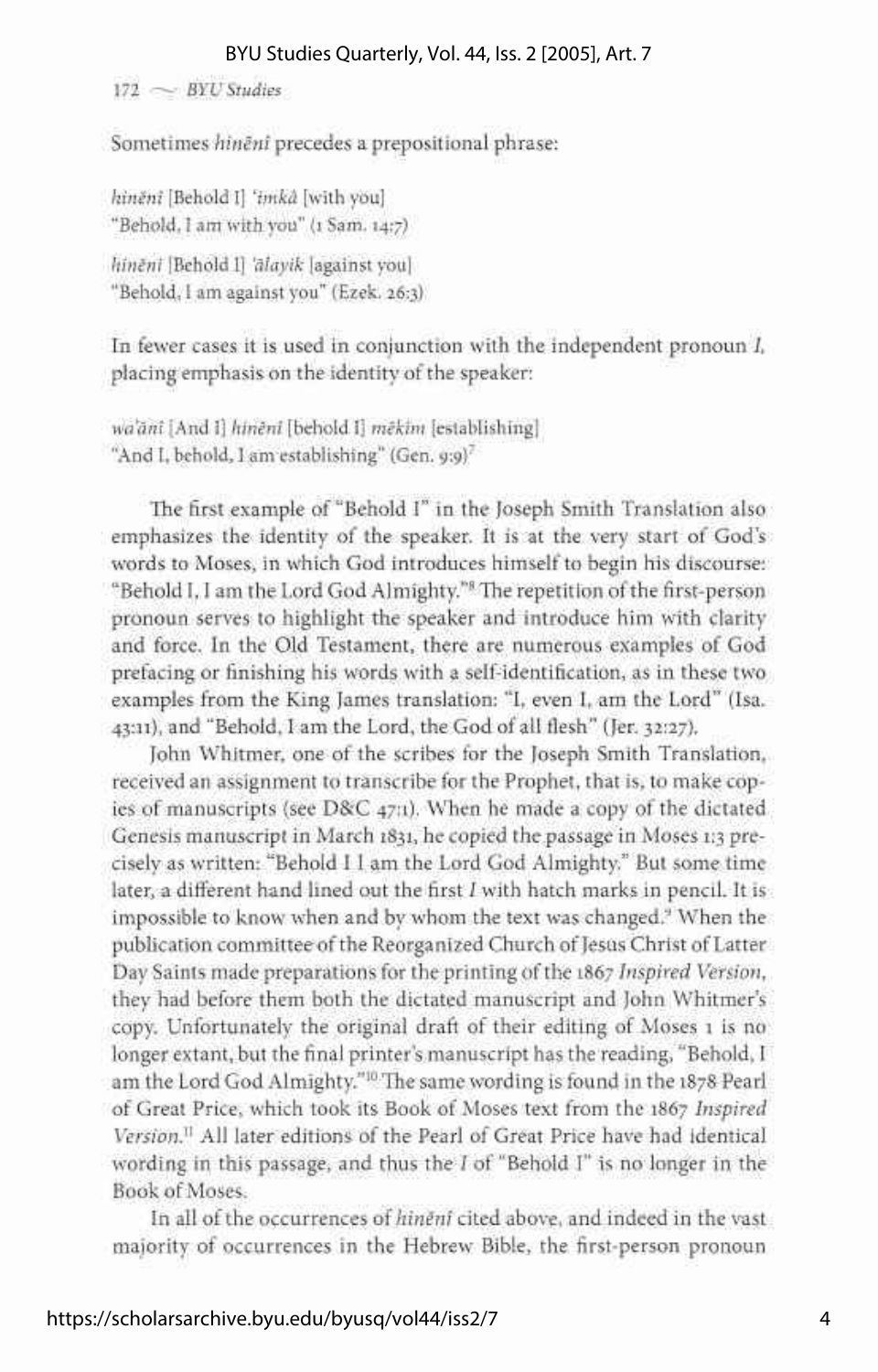# Jackson: Behold I

suffix anticipates the *subject* of the sentence. But in some instances, as in the following examples, it anticipates or reenforces the *object* of the sentence:

*hineni* [Behold I/Behold me] *yaaseh* [let him do] *It* [to me] "Behold, let him do to me" (2 Sam. 15:26)

*hineni* [Behold I/Behold me] *seldheni* [send me] "Behold, send me" (Isa. 6:8)

The second occurrence of "Behold I" in the Joseph Smith Translation is of this type: "Behold I send me" (Moses 4:1). It draws the listener's attention to the speaker, yet at the same time it anticipates the speaker's role as the direct object of the sentence that follows ("send me"). When John Whitmer

copied the dictated manuscript, he preserved the words intact and added punctuation: "Behold I, send me." It appeared as "behold *The Prophet is not recorded*  me; send me" in Franklin D. Richards's 1851 *elsewhere as ever using*  Liverpool Pearl of Great Price, printed from *"Behold 1," and thus it is* a manuscript copy derived from the dictated unlikely that the Moses text text, obviously edited. And it appeared as "Behold I, send me" in the 1878 Salt Lake City edition of the Pearl of Great Price, copied *pattern*. accurately from the RLDS Inspired Version. In his preparation of the 1902 edition, Profes-

represents his own speech

sor James E. Talmage made the text more grammatically coherent in English by inserting the words "here am," yielding, "Behold, here am I, sendme."<sup>12</sup> This wording was followed in the 1921 edition and in the current (1981) edition. This was followed in the 1921 edition and in the current current current current current current current current current current current current current current current current current current current curre

That the unexpected combination "Behold I" appears in two places in the Joseph Smith Translation of Genesis suggests strongly that neither occurrence was a scribal error or an inadvertent misstatement by Joseph Smith. The Prophet is not recorded elsewhere as ever having employed such a construction, and thus it is unlikely that it represents his own speech pattern. Moreover, it is not a construction that is found in the Book of Mormon or in the King James Version of the Bible.<sup>13</sup> Consistent with English usage, "Behold I" was translated out of the English Bible, just as it was edited out of the Book of Moses. Whereas the King James translation was a significant model for the language of the Prophet's revelations and translations, it clearly was not the model for "Behold I." I suggest that both occurrences of "Behold I" in the New Translation were once in the Hebrew text of Genesis-in passages that were lost since antiquity but were restored anew through the Prophet Joseph Smith.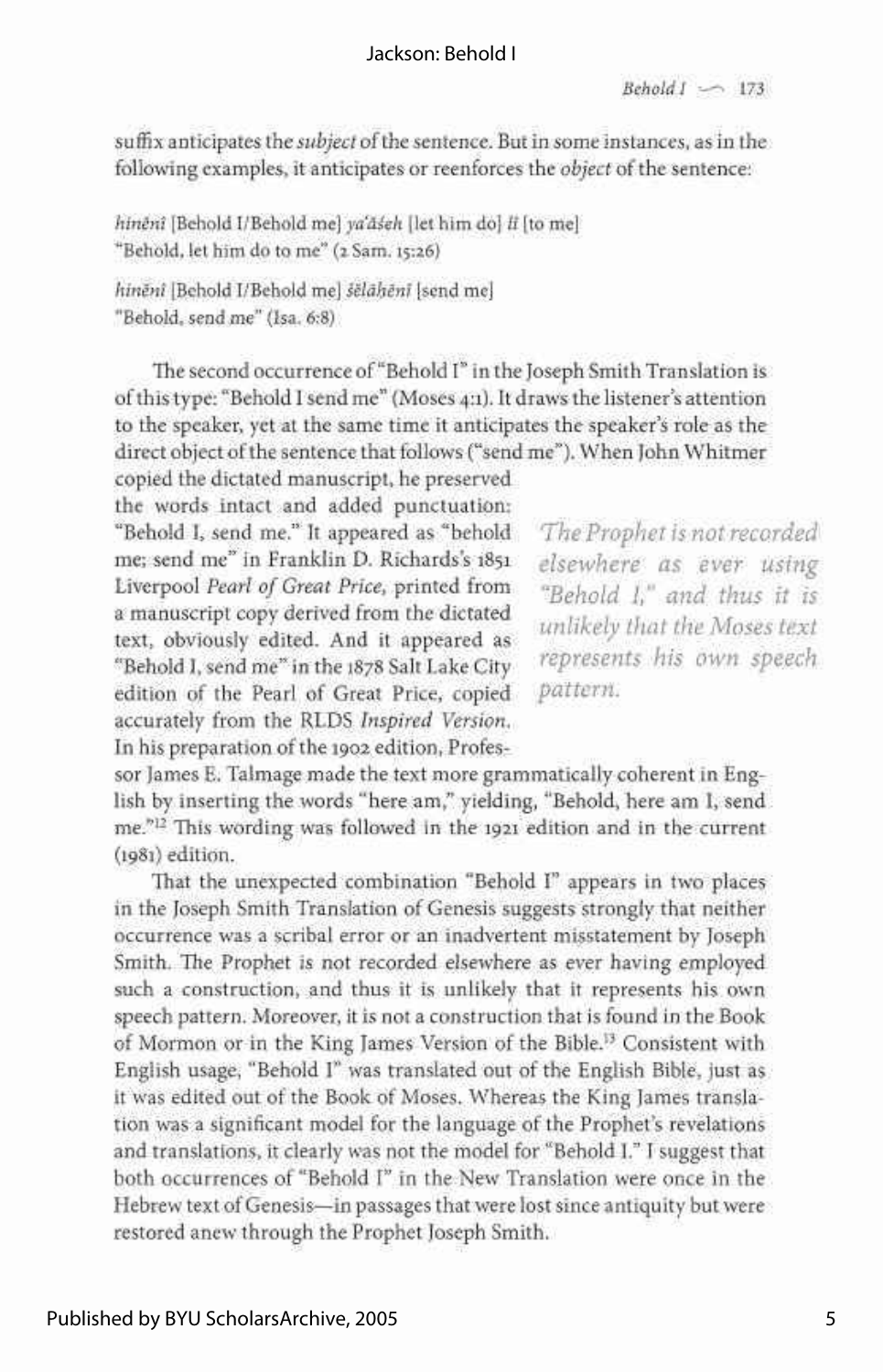### BYU Studies Quarterly, Vol. 44, Iss. 2 [2005], Art. 7

174 - *BYU Studies* 

Kent P. Jackson ([kent\\_jackson@byu.edu\)](mailto:kent_jackson@byu.edu) is Professor of Ancient Scripture at Brigham Young University. He received his PhD in Ancient Near Eastern and Biblical Studies from the University of Michigan. He is the recent author of *The Book of Moses and the Joseph Smith Translation Manuscripts* (Provo, Utah: Religious Studies Center, Brigham Young University, 2005), and various articles in *BYU Studies,* including "The Process of Inspired Translation: Two Passages Translated Twice in the Joseph Smith Translation of the Bible," *BYU Studies* 42, no. 2 (2003): 35.

1. Old Testament Manuscript 1, page 1, line 6, Library-Archives, Community of Christ, Independence, Missouri; Scott H. Faulring, Kent P. Jackson, and Robert J. Matthews, eds., *Joseph Smith's New Translation of the Bible: Original Manuscripts*  (Provo, Utah: Religious Studies Center, Brigham Young University, 2004), 83.

2. Old Testament Manuscript 1, page 6, line 23; Faulring, Jackson, and Matthews, *Joseph Smith's New Translation,* 90.

3. The Book of Moses is Genesis 1:1-6:13 of the Joseph Smith Translation, including Moses' introductory vision (Moses 1).

4. See Faulring, Jackson, and Matthews, *Joseph Smith's New Translation,*  8-11.

5. The word *hinneh* appears over one thousand times in the Hebrew Bible. In about 90 percent of the cases, the King James translators used *behold,* and in about 10 percent they used *lo.* Words like *hey* and *yo,* sometimes used in modern American street vernacular, have somewhat equivalent meanings. For the uses and translation of *hinneh,* see Francis I. Andersen, "Lo and Behold! Taxonomy and Translation of Biblical Hebrew *hinneh','* in *Hamlet on a Hill: Semitic and Greek Studies Presented to Professor T Muraoka on the Occasion of his Sixty-Fifth Birthday,* ed. M. F. J. Baasten and W. Th. van Peursen (Leuven: Peeters, 2003), 25-56.

6. The italics shown are as in the current LDS edition of the King James translation. In the 1611 first edition, only the examples in 1 Samuel 12:3 and Isaiah are as shown; the other examples had no italics.

7. Two passages in the Hebrew Bible show a special redundant emphasis: *hineni* [Behold I] *'ani* [I] *wedarasti* [and I will seek] = "Behold, I, I will seek" (Ezek. 34:11); and *hineni* [Behold I] *'ani* [I] *wesapatti* [and I will judge] *-* "Behold, I, I will judge" (Ezek. 34:20).

8. Faulring, Jackson, and Matthews, *Joseph Smith's New Translation,* 83, punctuation added. See also Moses 1:3.

9. The original writing was apparently intact when the Prophet made additional corrections to the page with Sidney Rigdon as scribe. That work was done in ink. Verse numbers were added to the page, also in ink, probably by one of the Prophet's Kirtland or Nauvoo clerks. Pencil was used on the page for the later insertion of some punctuation, as well as for some small line numbers written down the left margin. Perhaps someone, thinking that there was an error, lined out the *I* during one of those processes, or perhaps it was lined out for the same reason during the preparation of the 1867 *Inspired Version.* Moses 1 was first printed as "A Revelation to Joseph Smith, jun. given June, 1830" in "History of Joseph Smith," *Times and Seasons* 4 (January 16,1843): 71-73, which is the source for the text in the 1851 Liverpool *Pearl of Great Price.* The *Times and Seasons* text differs from the original manuscripts in several places, and thus it is impossible to tell from it how the text read at the time.